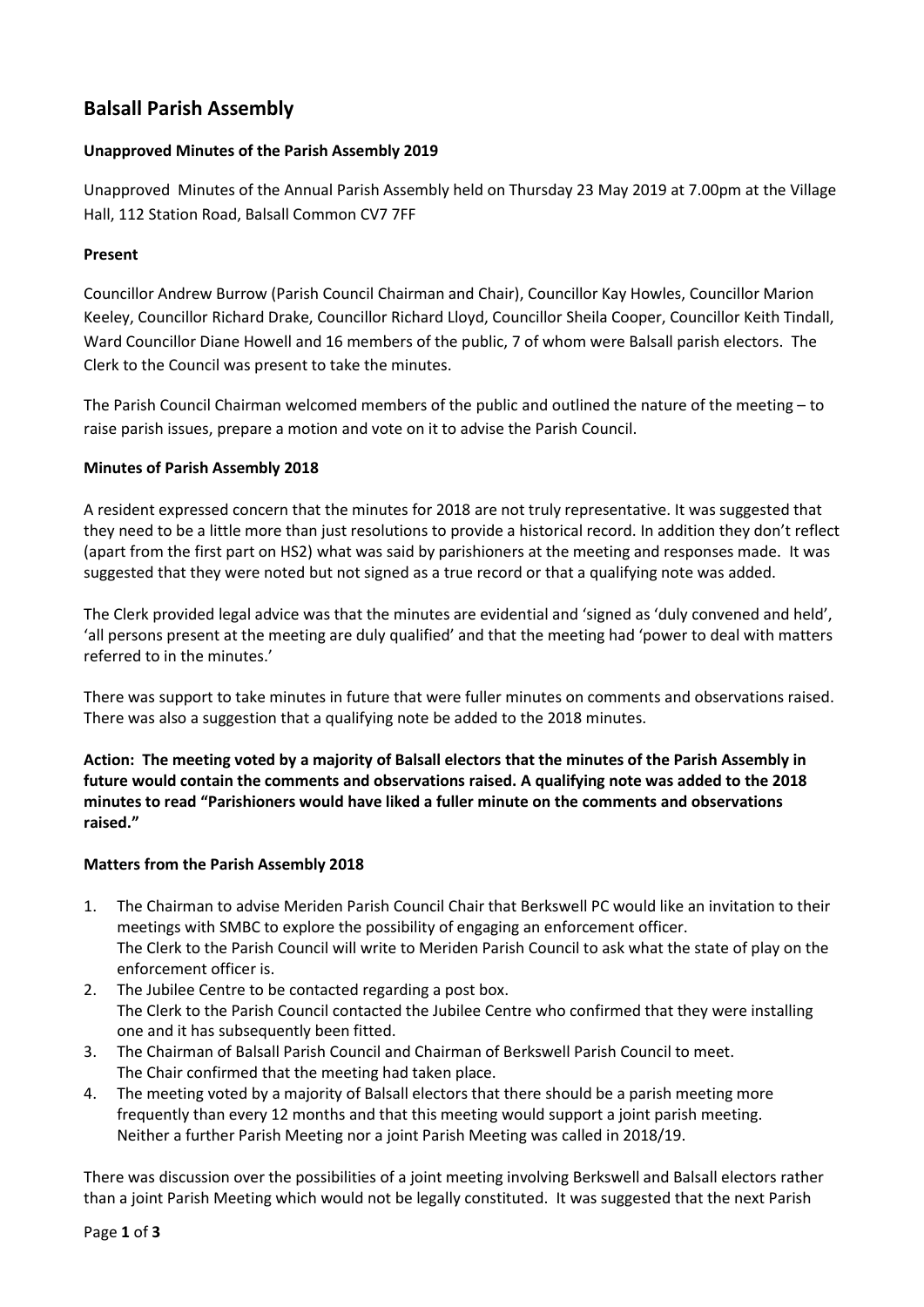Meeting (Assembly) took place in conjunction with the BCVRA (Balsall Common Village Residents Association) AGM which may attract more Balsall electors.

# **Action: The meeting voted by a majority of Balsall electors that the Parish Council writes to the BCVRA suggesting that the next Parish Assembly (2020) is held in conjunction with the BCVRA AGM.**

#### **Issues raised**

## Police Consultative Committee

A resident said he had written to Carline Spelman indicating that he was not happy that the monthly Police Consultative Committee has been stood down. He felt it was important that the police to be made aware of local crime concerns from local organisations and representatives. A leaflet had been obtained from Jayne Turner, Solihull Partnerships Team who is seeking expressions of interest from community members to join the WM Police Independent Advisory Group and this was passed to the Clerk of the Council.

**Action: The meeting voted by a majority of Balsall electors that the Clerk to the Parish Council will find out what the IAG is and work to notify local people who might put themselves forward.**

#### Footpath outside Heart of England School

A resident indicated that the footpath had not been improved. The Chair encouraged the reporting of this to SMBC through Solihull Connect.

#### Balsall Common centre plan

A request was made that the Parish Council encourages SMBC to place plans to improve to the village centre (inset plan) near the top of their list.

**Action: The meeting voted by a majority of Balsall electors that the Parish Council write to SMBC asking when the village centre plan work is going to commence.**

#### Balsall Common village maintenance and repair

The poor state of the paving and flooding was raised. The Clerk confirmed that the matter was on a list of issues raised with SMBC and pursued on a regular basis. The BCVRA also confirmed that their organisation also regularly send concerns to SMBC.

## **Action: The meeting voted by a majority of Balsall electors to request that both Balsall and Berkswell Parish Councils send a joint letter to SMBC requesting action on the outstanding items.**

#### Flower planters on railings in Balsall Common

It was confirmed by the Clerk that the railing planters and the 8 pavement planters were maintained by a Parish Council contractor and would be planted with summer plants soon.

#### Update on the Parish Council Meeting concerning the Balsall Parish NDP

As a result of a resident's question, the Chair said that the council had considered the complaint of a resident at the Extraordinary Parish Council Meeting of 22 June 2019. The complaint was that an input made to the consultation process on the draft Plan had not been taken account of. The Parish Council decided that it would be inappropriate to address these concerns by withdrawing the NDP. Individual Councillors offered assistance to the resident to submit comments at the Regulation 16 stage.

#### School capacity

A resident asked how the local schools are coping with extra placements. Comments in response indicated that the BC Primary School is struggling for capacity and has 30% children attending from outside Balsall and Berkswell parishes, Heart of England has around 50% children attending from outside the ward. Lady Katherine Leveson is currently short of pupils and competes for Knowle and BC Primary School that are rated outstanding.

The Chair indicated that the SMBC Local Plan shows the provision of a school site in the masterplan for Barratt's Farm (Berkswell parish) strategic housing site.